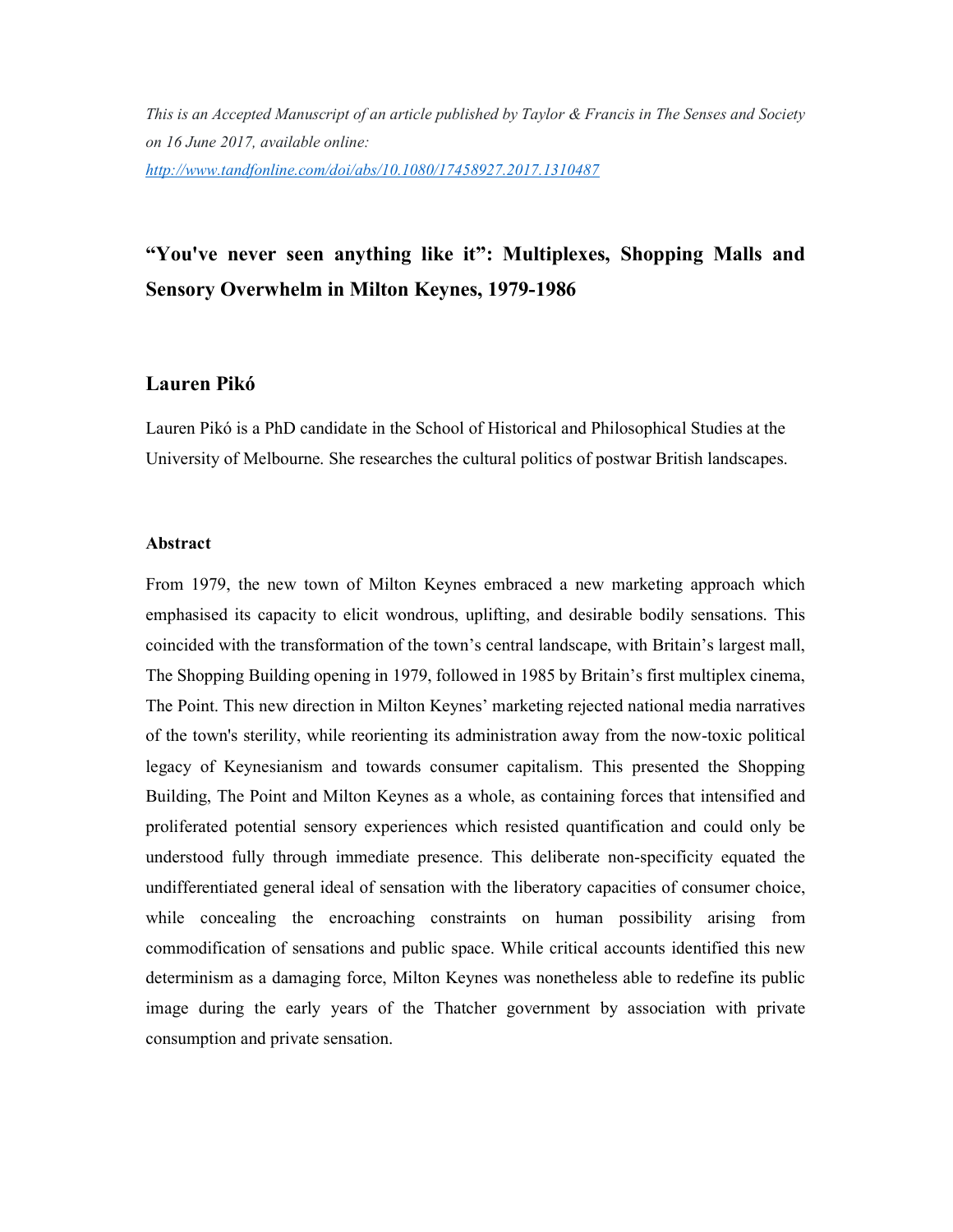Keywords: Milton Keynes, mall, multiplex, new towns, sensation

The decision by Historic England to grant a Grade II heritage listing to Milton Keynes' Shopping Building in 2010 did not pass without public comment. Opened on 25 September 1979, the Shopping Building was constructed to provide an economic and social center for Milton Keynes, which had been designated in 1967 as the largest town in Britain's postwar new town programme. It was also Britain's first Gruen-style shopping building, and was long its largest, as well as the largest in Europe (Walker 1982, Jewell 2011, p. 321). Much of the objection to heritage listing came from owners and investors in the site; critical media commentary, however, also used the occasion to reiterate now-common readings of Milton Keynes, and also of shopping centers, as sterile, artificial, sensorily-deadening spaces opposed to the ideals of heritage, and therefore not worthy of preservation (Daily Mail 2010, BBC 2010, Turner 2010, Bingham 2010). Despite these objections, the Shopping Building was successfully listed, primarily for its architectural and aesthetic merits, but also reflecting its unique historical position "as the purpose-built centerpiece of Britain's last, largest, and in planning terms most innovative new town, which created a retail space realised on a civic scale" (Historic England 2010).

Located across the road from the Shopping Building, Milton Keynes would also become home to Britain's first cinema multiplex in 1985. The Point multiplex housed ten cinema screens, a bar and restaurant in a silver-mirrored, neon-lit ziggurat pyramid structure, transforming cinema attendance into a multisensory experience. Despite several public campaigns to preserve it, The Point has not received heritage listing and at the time of writing awaits demolition (Historic England 2013, Milton Keynes Citizen 2014, BBC 2015). Yet alongside their formal architectural innovations, the Shopping Building and The Point played crucial historic roles in transforming Milton Keynes into a site of unique consumer experiences which drove its significant economic growth during the 1980s, while also acting as central symbolic landmarks in the reimagining of Milton Keynes' marketing and public image during the potentially hostile early years of the Thatcher governments.

This was no insignificant feat; indeed, from Milton Keynes' designation in 1967, the perception of the new town as aberrant, dysfunctional, and typical of an inherently socialist planning failure, fed widespread negative national representations in national media. From 1979, however, the opening of the Shopping Building and later The Point allowed Milton Keynes' administration to radically reimagine the town's marketing and political image,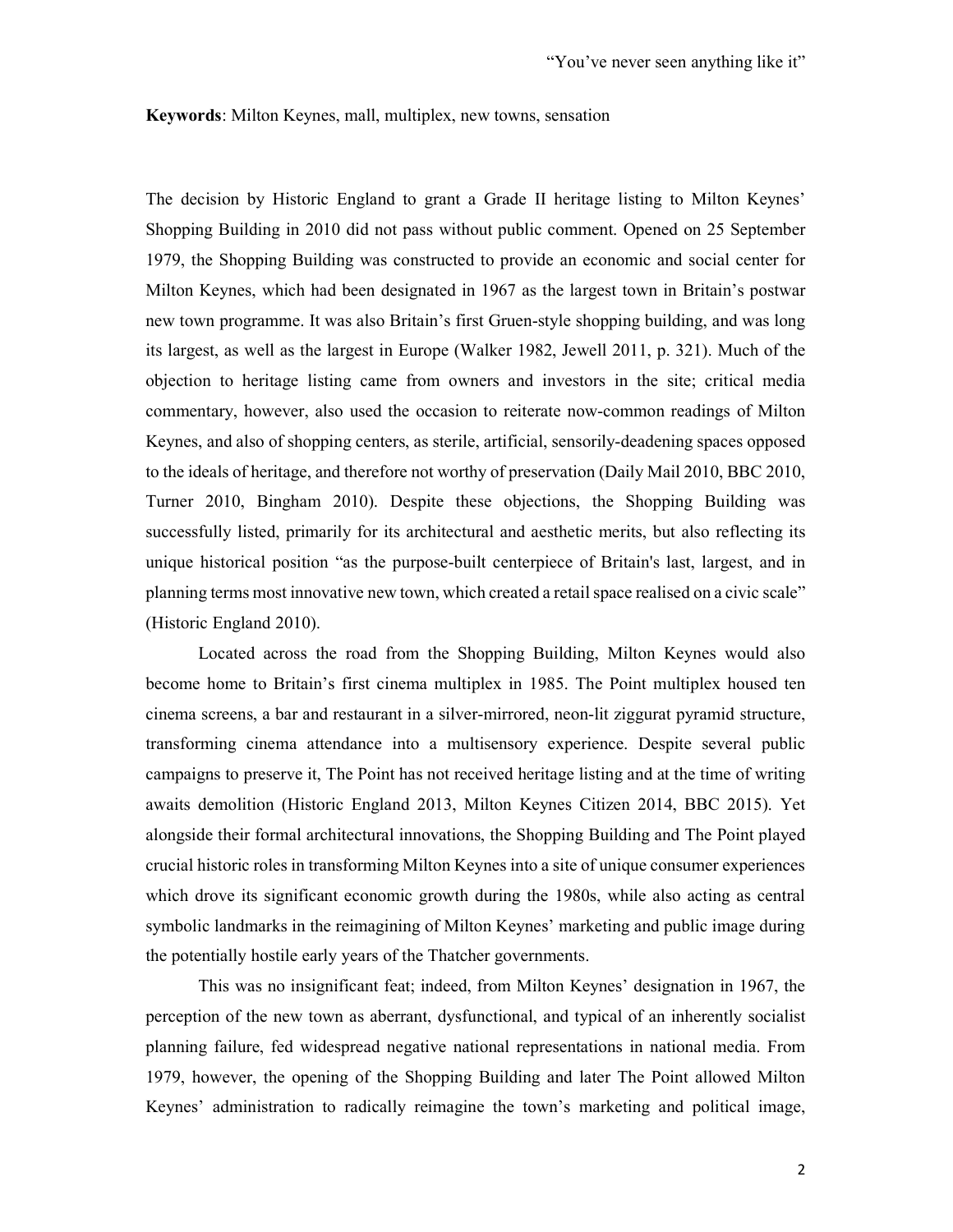presenting the town as a uniquely pleasurable sensory landscape that privileged individual consumer experience. This article traces the history of Milton Keynes' reinvention of its marketing rhetoric through close readings of national print media alongside official marketing materials and archival records. By examining changing representations of Milton Keynes and its sensory effects, the post-1979 marketing of Central Milton Keynes can be seen encoding an ideological tension between the imagined bodily pleasures of consumption and the perceived intellectual tyranny of rational socialist technocracy. By embracing the celebration of individualist consumerism as providing indescribably valuable embodied pleasures, these sites helped provide the impetus for new narratives of Milton Keynes' meaning that centered on the embodied pleasures of consumer capitalism.

Much existing historical literature on Milton Keynes acknowledges that the town has been frequently represented negatively in British media and popular culture since its designation; it also tends to dismiss this negative reception a set of "myths" which need to be dispelled by a more factual narrative, usually in which the town is celebrated as an unmitigated "success" (Bendixson and Platt 1992, Finnegan 1998, Clapson 1998, 2004). This approach, while providing a useful counterpoint to the pervasive neoliberal rejection of postwar urban planning, has meant that the cultural history of new towns' reception and meanings have received little substantial historical research (Vaughan *et al.* 2009). Similarly, study of the town's Shopping Building and The Point multiplex have tended towards essentialist focus on architectural form, viewing these buildings in isolation from the town as a whole (Jewell 2001, p. 321-322, Phillips 2010, Hubbard 2003a, p. 54-58, Lowe 2000, Degen and Basdas 2010, Degen and Rose 2012). Approaching Milton Keynes and its unique consumer landscape through sensory history, however, helps locate it within specific political and cultural environments in which the town has been "made sense of" and rendered meaningful (Rodaway 1994, p. 5, Smith 2007, p. 3-4). Specifically, exploring the cultural history of sensation as a politicised textual representational tool during the late 1970s and early 1980s focuses attention on Central Milton Keynes as a site of meaning production, during a time period where the politics of bodily consumption and production were under significant contestation and political reimagining. This history of marketing The Shopping Building, The Point and Milton Keynes more broadly is also, then, a case study in the cultural politics of sensation during the early years of the Thatcher government.

Milton Keynes: "The Facts"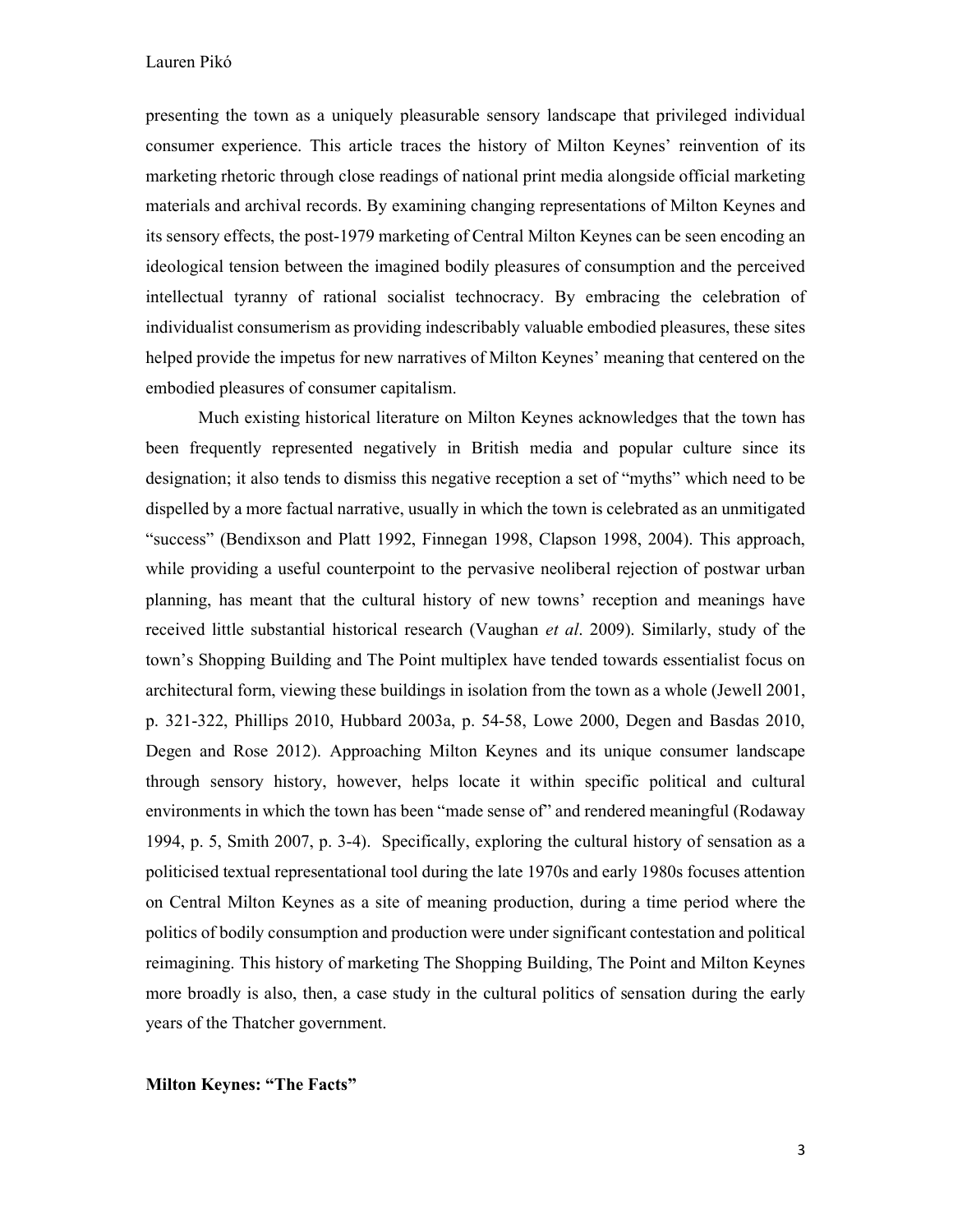By the late 1960s, Britain's postwar state-sponsored urban planning programmes, from slum clearances to high-density infill and new town construction, were subject to significant political and cultural criticism for their inflexible forms and paternalist administration. The ambitious scale of many postwar state-sponsored planned spaces was often matched by a tendency towards "tight" master-planning which made it difficult to add or change plans, or to allow them to evolve over time, rendering them unable to be easily adapted or changed (Glendinning and Muthesius 1994, p. 307, Hall 2014, p. 390). The "third wave" of new towns designated under the second New Town Act of 1965 were intended to learn from these criticisms by modelling newly flexible, non-deterministic forms of urban planning. Milton Keynes was designated under this Act in 1967, over a 22,000 acre site in North Buckinghamshire, intended as a low-rise, low-density new town with a population target of 250,000 (Clapson 2014). The combination of low density and low rise were intended to help create a more flexible plan, by leaving "blank spaces" and multiple-use sites that were designed to evolve over time to fit residents' needs (MKDC 1970, p. 12).

In order to draw the population and investment which were necessary to sustain such a large-scale development, marketing was a central focus of Milton Keynes Development Corporation (MKDC) activity from 1967 onwards. Early campaigns used an educational approach, providing facts, maps, statistics and planning information, intended to differentiate Milton Keynes from other earlier state-sponsored planned sites. Examples of this can be seen in advertising from 1972 and 1973, which presented Milton Keynes as allowing residents' "voices to be heard" and as being inherently opposed to totalising high rise developments, as "no building [will be] taller than the tallest tree" (Financial Times 1972, Times 1973). These campaigns were successful in attracting significant residential and private sector growth during the early to mid-1970s, but despite this, were not wholly successful in shaping representations of the town in national print media and popular culture. Particularly from 1976 onwards, hostile media coverage of Milton Keynes became increasingly common, with the town largely being represented not as an experiment in flexible urban planning, but conversely, as representing the allegedly totalising and overtly determining powers of reconstructionist welfare state ideologies.

The development of this association formed part of a wider ideological shift, whereby the three-day-week of 1974 and the IMF crisis in 1976 were primarily interpreted as being caused by a "systemic failure" of the postwar state (Burk and Cairncross 1992, Hay 2010, p. 449, Clift and Tomlinson 2012). While many long-range economic state investments were cancelled or substantially cut from 1976 onwards, Milton Keynes was officially considered to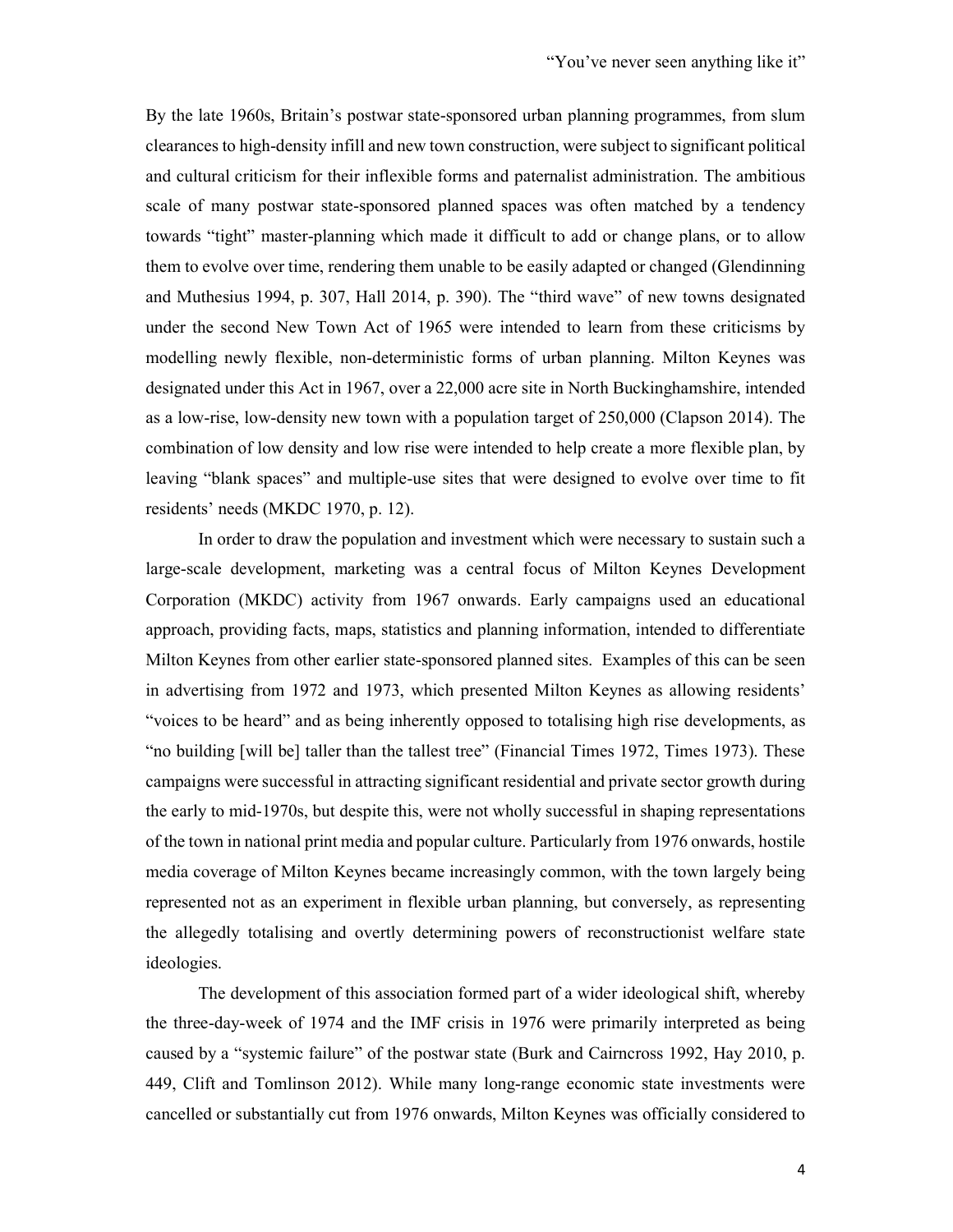require ongoing investment to "make sense of what was already on the ground" (Booth 1976, p. 67-69, Lewis 1977, p. 5b). This left Milton Keynes as a conspicuous example of ongoing large-scale publically funded investment, testament to a political belief in the necessity of massive-scale state urban and economic planning which was no longer interpreted by mainstream political parties nor by much of the national media as being desirable or sustainable. (Moran 2007, p. 404, 414, Hall 1979, p. 14-20, see analysis in Pikó 2015).

MKDC's response to this increasingly critical climate was initially to redouble its focus on educational marketing. A typical example of this was the 1976 campaign which took the direct and blunt approach of asserting the "The Facts" about the town (Evening Standard 1976, Guardian 1976, Hamilton 1984, p. 20). These campaigns sought to present Milton Keynes as desirable based on ostensibly incontestable truths about the town's amenities and policies. These "facts" were largely statistics which the readers were implored to "judge [for] yourself"; "700 homes built… 14,000 Londoners now have new homes …. 17,000 new jobs… Over 364,000 trees have been planted." This rational language constructed an intellectually-based argument where statistics stood in for ideological arguments; by placing the "Facts" in implicit opposition to emotive "myths", the advertisement posited its readership as rational, logical consumers interpreting data in an imagined space outside of ideology where Milton Keynes' growth was sufficient to prove its value.

Unfortunately for MKDC, however, many journalists who were "judging for themselves" at this time did not arrive at the same conclusions. Following the IMF crisis in 1976, the tone of mainstream political discourse in British media became increasingly apocalyptic, especially in the leadup to 1978-1979's "winter of discontent" (Baws 1976, Young 1976, Hay 1996, Hall 1979). 1978 saw high levels of criticism of Milton Keynes published in national print media, which explicitly invoked the town as symbolising the worst failings of a rigid and inflexible, even totalitarian, interventionist state (Booker 1978, Seabrook 1978, p. 235-40, Tracy 1978). Later in 1978, this negative media attention focused further on the symbolism of new public artworks unveiled at Milton Keynes: these "Concrete Cow" sculptures by Liz Leyh were widely ridiculed as a "joke" that represented the fundamental inability of state-socialist policies to engender productive, desirable, and functional outcomes (Ryan 1978, Daily Mail 1978a, 1978b, Daily Mirror 1978). Milton Keynes' national media representation by 1978 therefore not only rejected "The Facts" as given by MKDC, but posited that the town was irrevocably tainted by association with the political system that had generated it.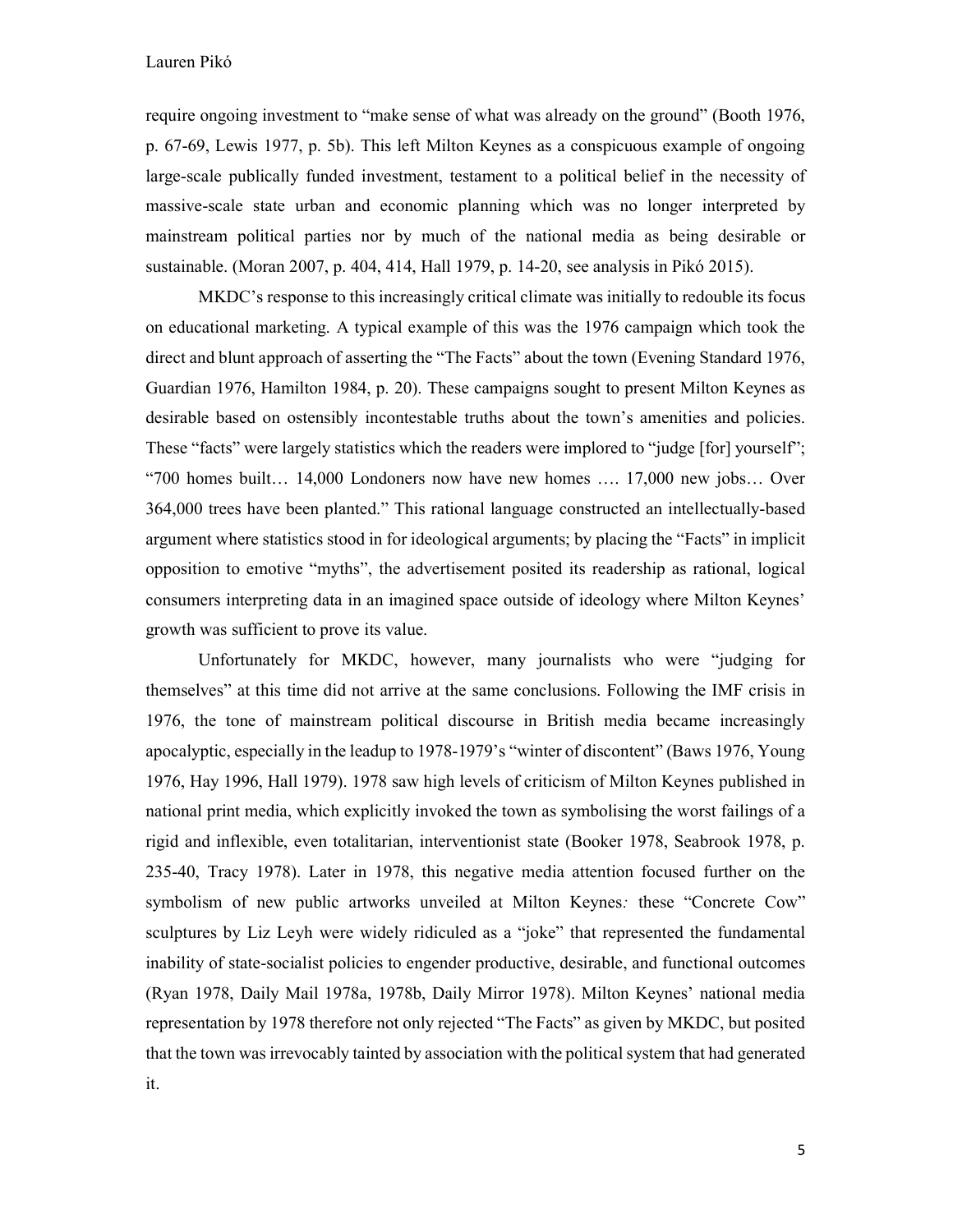"You've never seen anything like it": Central Milton Keynes and the Shopping Building It was into this political context that Milton Keynes' Shopping Building was opened on 25 September 1979. While *The Plan for Milton Keynes* had explicitly advocated a decentralised layout, by 1972 plans for a central facilities precinct had evolved into the idea of a large central shopping building located at New Bradwell (MKDC 1970, MKDC 1972). While Central Milton Keynes was designed with a variety of land uses, including office space and higherdensity housing, the term became increasingly associated with the central Shopping Building planned for its heart (Bendixson and Platt 1992, p. 131-136, Clapson 2012, p. 92). Construction commenced in 1973, with opening initially intended for 1977, however the straitened national economic situation made obtaining private investment more difficult, and the Building would not be officially opened until 25 September 1979 by the newly elected Prime Minister Margaret Thatcher (Daily Star 1979).

British shopping facilities were, until the mid-1970s, largely characterised by the models of the arcade, the department store, and the high street, with covered shopping areas tending to be variations on these (Jewell 2001, p. 321). Designed by Stuart Mosscrop and Derek Walker, The Shopping Building fused these familiar forms with Victor Gruen's American theories of shopping mall design in a distinctive and innovative architectural style. The building was conceptualised as a "covered street", utilising natural light and very high ceilings to simulate open space, while streamlining and controlling the environment through modernistinspired crisp design (Walker 1982). While the plan of the mall was fairly conventional in its adherence to Victor Gruen's "dumbbell" model, the aesthetic approach differed from earlier British malls in its Mies-influenced use of grand-scale, clean-lined glass halls, and in its expansive single-storey style (Jewell 2001, p. 321). The resulting space used Gruen's twomagnet approach of locating big-ticket destination retail at each end of the building joined by two mile-long "streets" of retail space, punctuated with public art, fountains and indoor plants, features which were at that time unusual in British enclosed shopping spaces. This design reflected an intent beyond pure shopping provision, which emphasised the aesthetic potential of providing a central urban space that was entirely enclosed, purifying and streamlining the dynamic chaos of the high street or market square by containing it within a single structure.

Marketing the Shopping Building to consumers outside Milton Keynes was crucial to the success of the enterprise; despite the town's growing population, the sheer scale of the building necessitated drawing substantial numbers of outside visitors. The nature of this marketing, however, reflected drastically different intentions and values to earlier, more educationally focused MKDC campaigns. This is especially striking when contrasting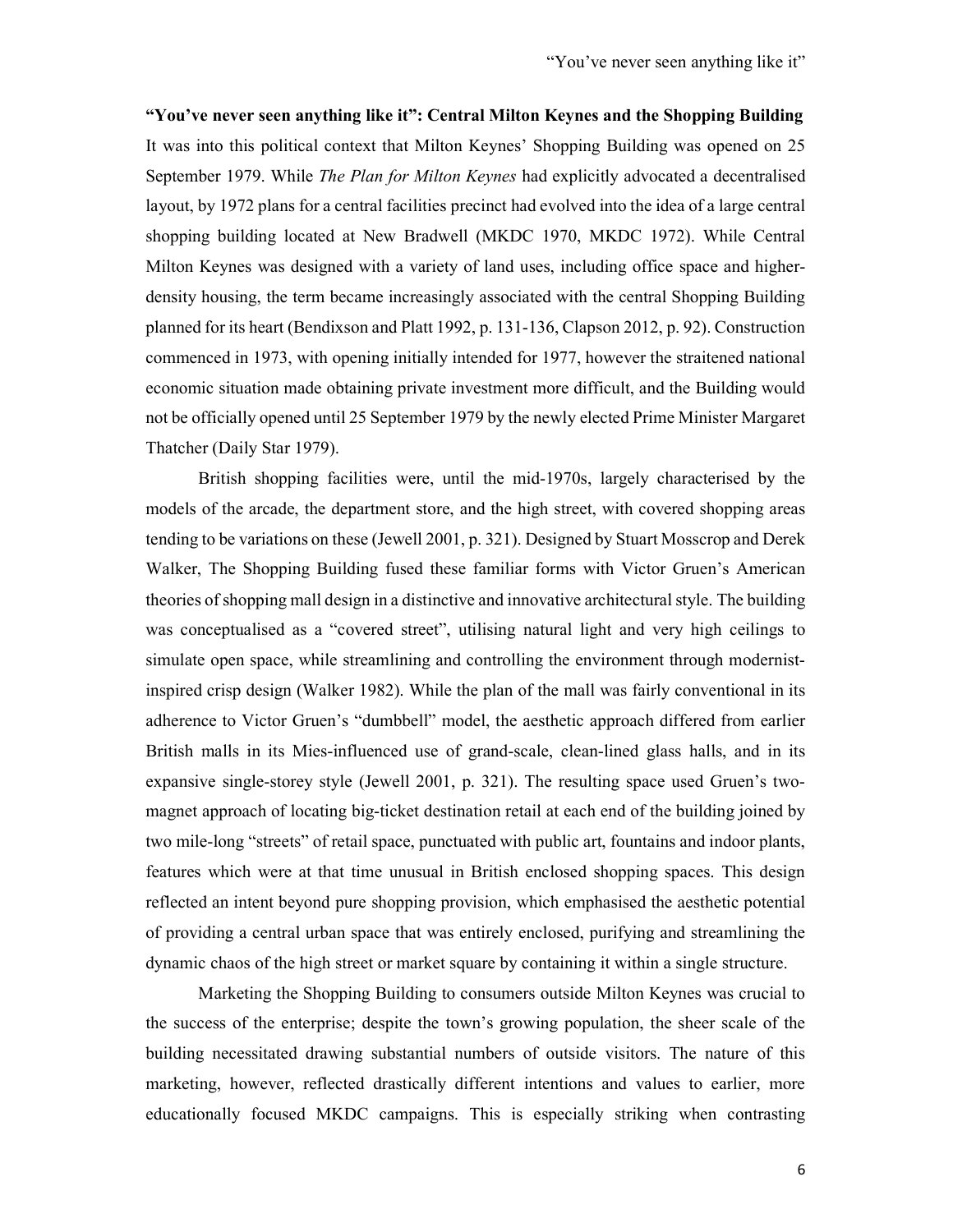advertisements from 1978 with those from 1979; MKDC advertisements during this year remained heavily text based, focused on listing rational benefits of the town, including those the new Shopping Building would provide (Sunday Times 1978a, 1978b). By September 1979, however, this logical tone was being replaced by a more assertive representation of Milton Keynes, by association with the Shopping Building, as possessing intangible, almost mystical desirable qualities which could not be fully described in text, but which could only be comprehended through direct bodily experience (Daily Express 1979, Daily Mail 1979). The first main print media advertisement from this period used a redrawn map of south-eastern England with Milton Keynes in the center, marked by the Shopping Building, with all roads leading to it, including from London's anachronistically billowing smokestacks. The largeprint slogan advised "A word of advice to people who don't live on this map. Move." Such a direct tone was unusual in MKDC advertising, an assertiveness compounded by the explanatory statement at the bottom of the page that to those who could not visit the newly opened Shopping Building: "we're sincerely sorry if we've spoilt your breakfast." This idea that Milton Keynes was so desirable that to be unable to visit it would cause distress marked a distinct shift from the tallies of statistics that marked much earlier material. Moreover, far from the deferential request that readers "decide for themselves", the text was much more assertive in presenting Milton Keynes as a desirable place to visit.

From this beginning, advertising of the Shopping Building presented the new center as concentrating an unprecedented breadth of desirable potential consumer interactions, understood primarily as potential bodily sensations. This equation is made most strongly in the first television advertisement for the Shopping Building, released with an accompanying radio jingle, repeated the refrain "you've never seen anything like it" over a succession of fragmentary scenes of consumers making purchases and smiling, intercut with wide shots of the center's distinctive interiors (Bendixson and Platt 1992, p. 147, Wakeman 2016, p. 218). The wide range of happy consumer experiences set in the sumptuously shot interior of the Shopping Building, is presented by the jingle as uniquely pleasurable and awe-inspiring in ways that cannot be easily quantified; what specifically about Central Milton Keynes which we've "never seen anything like" remains unexplicated, but the fact of its uniqueness is repeated as the primary motif. Similarly, the closing slogan "shopping as it should be" implies an ideal experience without specifying what this constitutes; the only answer suggested is the succession of happy consumer images, with money exchanging hands for an ever expanding range of goods and services in the quasi-palatial glass and marble-finished Shopping Building. This presents the Shopping Building as a liberatory space, which facilitates non-determined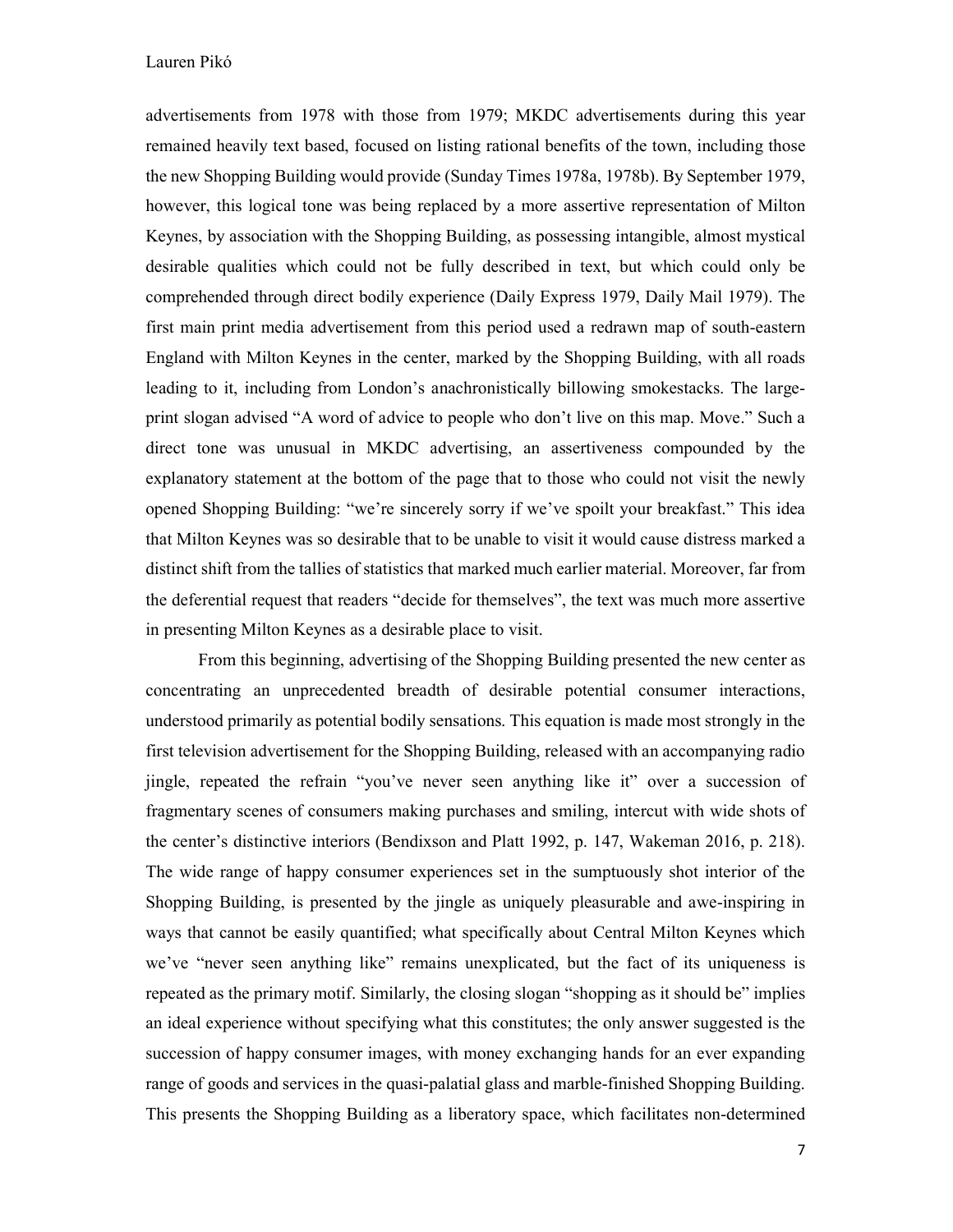pleasures, and which encourages individual viewers to interpolate their own private desires into the narrative of the advertisement.

This same principle was expressed even more strongly in marketing materials that contrasted the Shopping Building with traditional high street shopping, which was characterised through its uncomfortable, unpleasant sensory dimensions. The clearest expression of this approach was in a monochromatic poster depicting embattled shoppers juggling heavy parcels on rain-soaked, bleak high streets, subtitled "only another 26 rainy, crowded, frustrating, exhausting shopping days to Christmas… unless you're one of the lucky ones," with the "lucky ones" being a contrasting set of images of warm, dry shoppers enjoying the Shopping Building (MKDC 1979). The text of the advertisement asserted that Central Milton Keynes' "space, light and room for you to breathe" would leave shoppers "feeling sane and at one with the world". Similar campaigns more simply proclaimed "The End" of high street shopping, over an image of a mother struggling to get her children into the car under a stormy sky, while a policeman writes a parking ticket. This same principle would become central to controversial poster advertising campaigns intended for display in London and the Home Counties, which characterised commuter life as through stagnant images of gridlock, pollution and stasis, while Milton Keynes was depicted as both a more peaceful, natural environment full of greenery, and as providing through its Shopping Building a more considered, spacious, and controlled set of urban amenities (Viewpoint 1984, Insider 1992). Even as these contrasts drew on established new town rhetoric of providing the "best of both worlds", focusing on the subjective kinaesthetic pleasures of planned urban spaces, rather than a rationally expressed or empirically verifiable set of benefits, indicates the appeal to private bodily experience over intellect.

MKDC's most famous television advertisement "Red Balloons", which ran in heavy rotation from 1983 on the newly launched Channel 4, expanded this logic from the site of the Shopping Building to the whole of Milton Keynes, by following the journey of a small boy running through the varied landscapes of the town, accompanied by stirring string music, which culminates in his joining a neighbourhood party who joyfully release red balloons into the air (Red Balloons 1983). The boy's journey begins in the Shopping Building, which is shot from below to emphasise its soaring glass walls and spacious halls, filled not only with shoppers but with sports groups and families.

Not only does Red Balloons depict a journey that begins in the Shopping Building, it also represents a broadening of its advertising to represent Milton Keynes as a whole. The sole words spoken at the end of the advertisement are typically vague about Milton Keynes' specific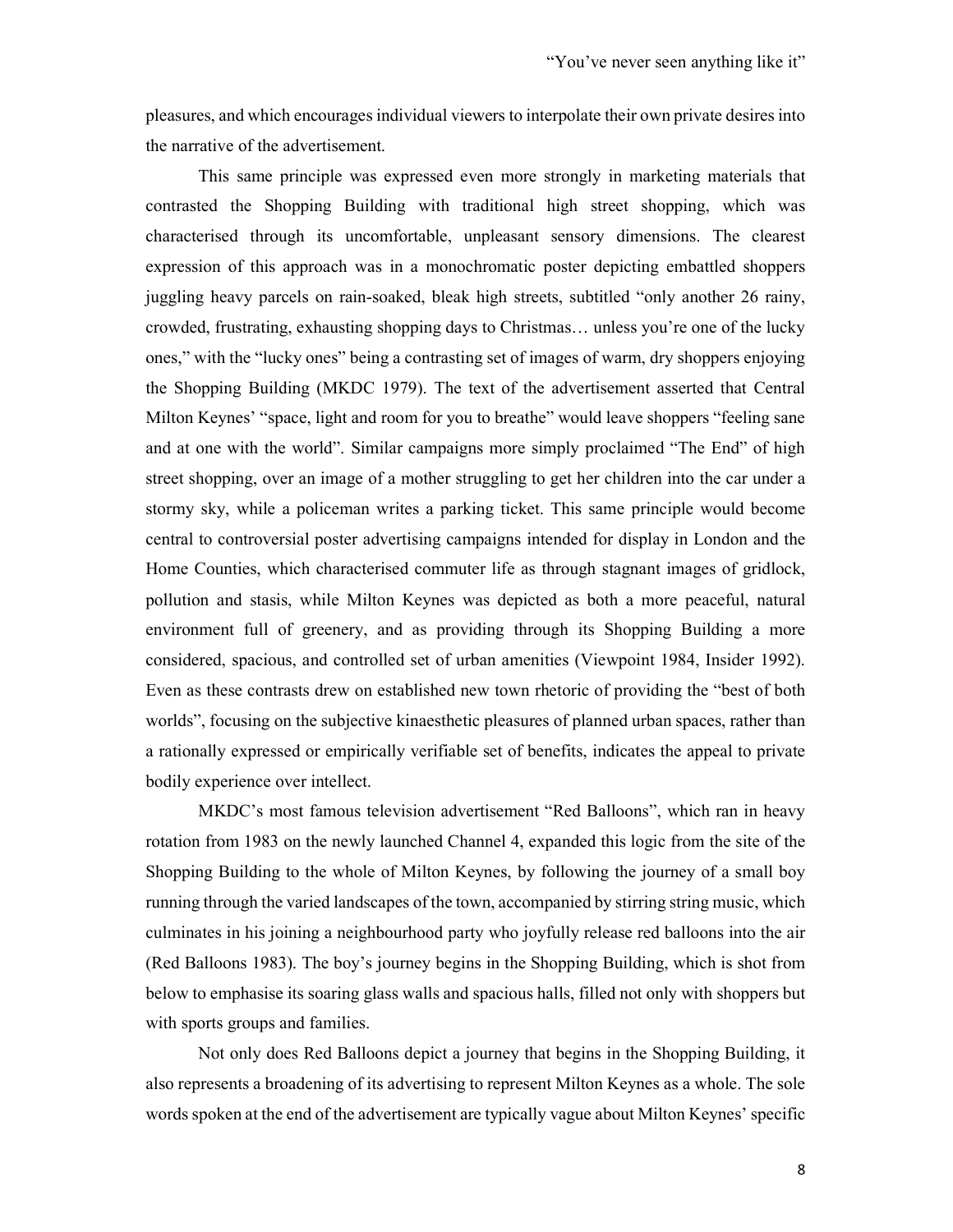benefits, while suggesting they need to be experienced to be comprehended: "wouldn't it be nice if every town was like Milton Keynes." As with "you've never seen anything like it," the specific desirable qualities that Milton Keynes apparently self-evidently possesses remain unspoken, and are only captured through the free joyful movement of the boy's seamless journey from sunlit shopping mall through quasi-rural village life and back to the collective joy of a street party. As with the Shopping Building itself, Red Balloons builds on the idea that Milton Keynes' urban value derives from the concentration of extremely diverse potential experiences, all of which are best perceived subjectively through bodily presence, rather than externalised into a communicable verbal logic.

This refusal of specificity would become an established motif in MKDC marketing during the early 1980s, particularly through the juxtaposition of vague descriptions of the town's value, with highly-saturated long-angle photography of significant sites in Milton Keynes. Slogans such as "there's an air of confidence about the place; "there's something about Milton Keynes;" "you can't put a price on that kind of thing;" and "businessmen should just come and see for themselves"[sic] were frequently juxtaposed with grandiose depictions of the Shopping Building or Central Milton Keynes glittering in sunlight or lit up at night, emphasising the building's experiential rather than rational value (Financial Times 1981a, 1981b, 1981c, Economist 1982a, 1982b, 1982c). This call for individuals to "see for themselves", without specifying what will be seen, prioritises subjective, private bodily perception as the most effective communicator of urban value, while also relying on imagery of private sector expansion and economic consumption to signify a landscape of potential pleasures.

## The Point

This association of Milton Keynes with a unique sensory landscape was compounded by the opening of Britain's first multiplex cinema across the road from the Shopping Building in 1985. This in itself reflected ideological change at MKDC; while the Shopping Building had been designed and constructed with public funding, The Point was a purely private enterprise developed by American media conglomerate American Multi Cinema (AMC), who were seeking to expand into the British market (Hanson 2013, p. 270). Multiplex cinemas, able to screen a range of films simultaneously in purpose-built surroundings, were common in the United States by 1983 when AMC announced their plans for the Milton Keynes site. By contrast, in 1983 most British cinemas were small single or double screen facilities in adapted theatre or hall structures, using similar projection and sound technologies as had been used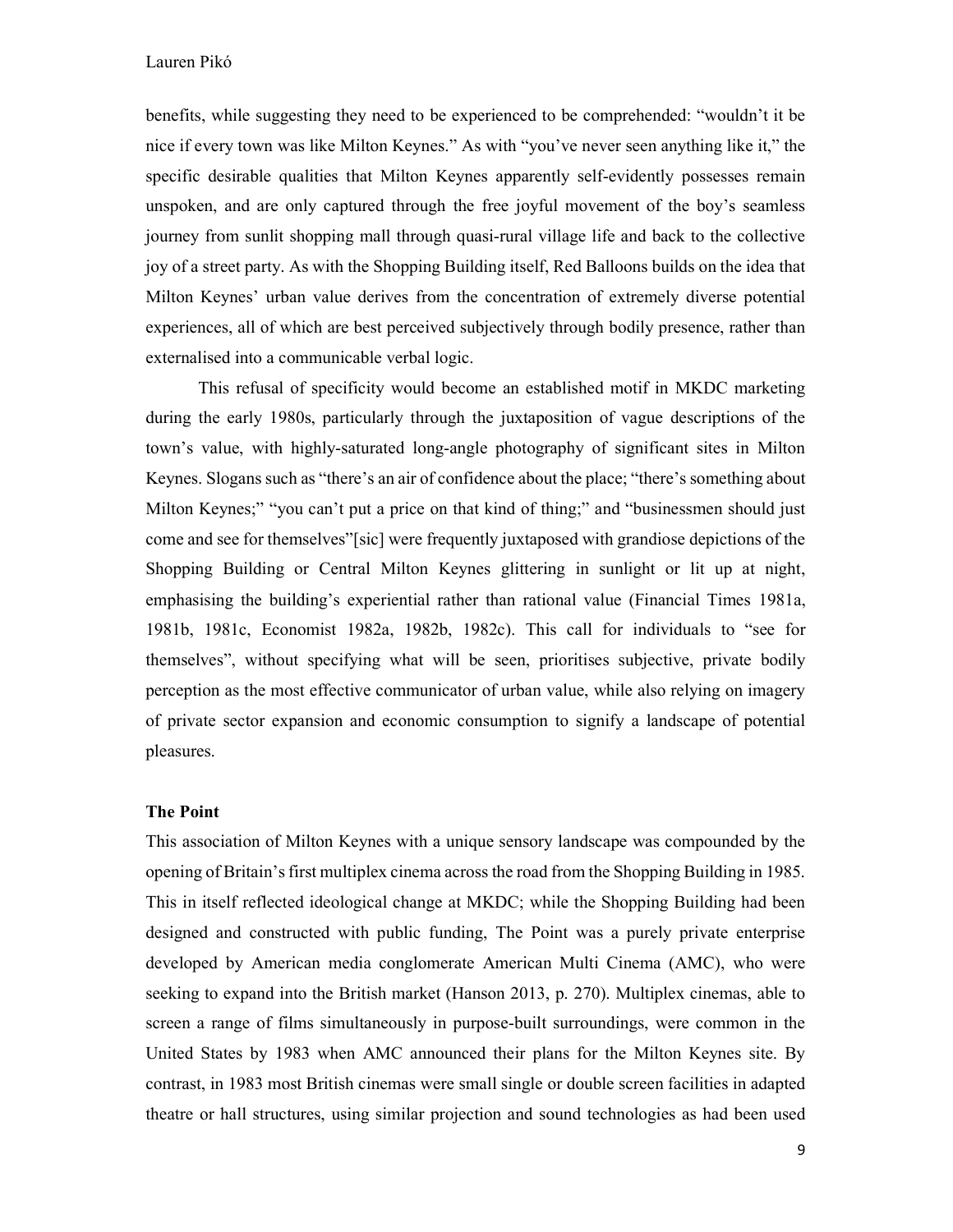throughout the postwar era (Hubbard 2003a, p. 55-56). While planning laws restricted the construction of new cinemas in proximity to existing cinemas, Milton Keynes' greenfield plan gave AMC a unique opportunity to locate a multiplex in a town center, while taking advantage of association with the large destination Shopping Building also on Midsummer Boulevard.

The Point opened in 1985, becoming host venue for British film premieres as well as a popular and novel visitor destination. It held ten screens with independently programmable projection technology, allowing for a range of films to be shown at staggered timings. Alongside the cinemas, the Point complex was designed to hold other complementary consumer spaces; a bingo hall, a nightclub, and bars were part of the plan for the complex, all facilities which aimed to provide night-time leisure activities which Milton Keynes lacked at this time (Economist 1986). From larger, more luxurious seats than were then standard in British cinemas, to the provision of Dolby surround sound, The Point was deliberately designed to broaden the experience of cinema-going by expanding its sensory appeal (Hanson 2013).

Despite being a privately instigated enterprise, The Point became an important symbol in MKDC promotions. In a press release entitled "a glittering landmark for a  $21<sup>st</sup>$  century entertainment center in Central Milton Keynes," The Point was marketed by MKDC in language which evoked the building's sensory potential (Hubbard 2003b, Hanson 2013, p. 270, AMC 1985). The addition of The Point to Central Milton Keynes not only increased the concentration of historically new consumer landscapes on Midsummer Boulevard, but helped reinforce the idea that the sensory pleasures of the town's center were contained and concentrated by the town as a whole. The idea of The Point as a private space was integral to this symbolism. The Point was repeatedly featured in MKDC promotional literature and advertising as a landmark; the distinctive architecture of the main complex in a silver-mirrored multi-storey pyramid, supported by exposed red steel and highlighted by neon tubes, was lit up at night and was visible for long distances over Milton Keynes' lowrise skyline. (MKDC 1986, 1988, 1990). The juxtaposition of The Point's form with commentary about Milton Keynes' pleasurable uniqueness allowed MKDC literature to associate its private sector development with the liberating potential of choice; the freedom of Milton Keynes in this logic would be the freedom to exert individual economic agency whether as a consumer or an investor.

#### The town that speaks for itself

This emphasis on a generalised ideal of bodily sensation which resists specification or quantification was a deliberately calculated approach in MKDC advertising. The thought process behind this was made public in interviews with Bob Hill, head of advertising at MKDC,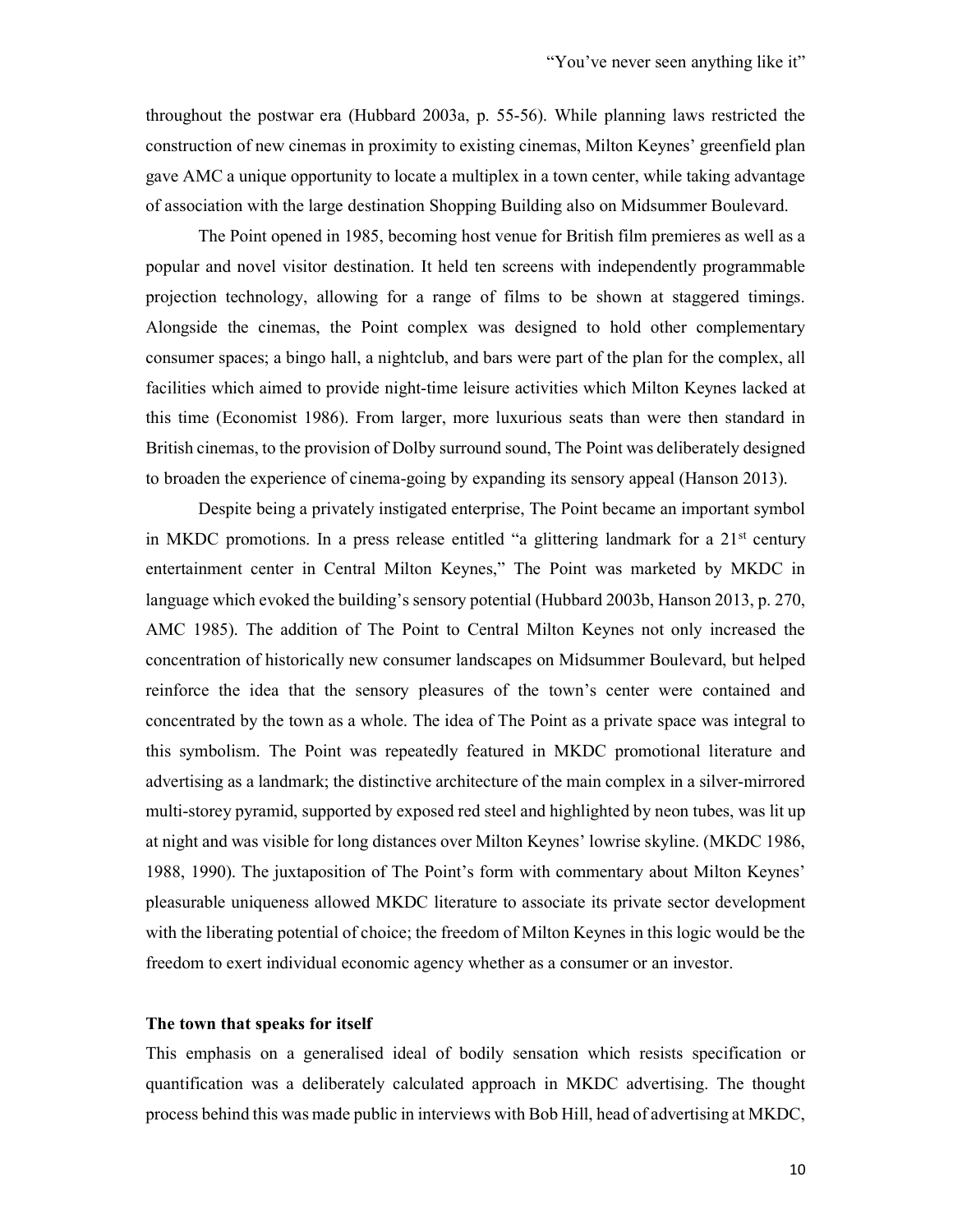published in 1984 (Hamilton 1984, p. 20, Hill 1988, Insider 1992). Hill characterised early advertising of Milton Keynes as having "failed" due to its emphasis on the objective benefits the town possessed. Hill argued that this cold representation of statistics was inadequate to convey the experience of living in Milton Keynes, and that the new style of advertising should emphasise the need to visit the town, which would then "speak for itself" (Hamilton 1984, Hill 1988). At the same time, Hill advocated the representation of Milton Keynes as a framework or process, rather than a determining environment, which would allow individuals and businesses to achieve their own distinct successes without feeling that these were conditioned or constrained by the intentions of MKDC. For Hill, this not only marked a change in content, but also in the role of MKDC; rather than providing a finite, determined factual image of Milton Keynes, MKDC advertising now depicted the town as a site of innumerable, vaguely described possibilities. By emphasising the concentration, depth, and range of sensory pleasures located at Central Milton Keynes, but refusing to quantify them, this also allowed MKDC advertising to undermine the claims of the critical readings of Milton Keynes which had become common during the 1970s; if the meanings of Milton Keynes could not be fully captured in text, then these critiques were necessarily inadequate.

Hill's insistence that Milton Keynes' meanings and value were only legible through individual sensation and presence was specifically attuned to the political context of the early years of the first Thatcher government. It rejected the underlying principle of its own rationallyfocused early advertising, but also that which underpinned critical media accounts; if Milton Keynes could not be fully represented textually then critical representations were necessarily inadequate. It also allowed MKDC to emphasise its association with the "private"; both in terms of individuals' internal perceptions or experiences, and with the private sector. Focusing on the proliferation of consumerist pleasures in its central landscape therefore helped reject the technocratic language of its earlier marketing, with its focus on empirically verifiable data that could be collectively shared.

Rhetorically, then, the change in MKDC approach reflects the privatisation of the criteria of urban value as much as marking the quasi-privatisation of the town's urban space. Not only did Central Milton Keynes rely on the enclosure of a town center and the substitution of giant consumer sites for less regulated urban public space, but also relied on selling the idea that collectively shared 'factual' knowledge was inferior to the private sensations of the individual. Recasting the pleasures of Milton Keynes as only perceptible through the body, and mediated by consumerism, therefore reflects an ideological repositioning, where the origins of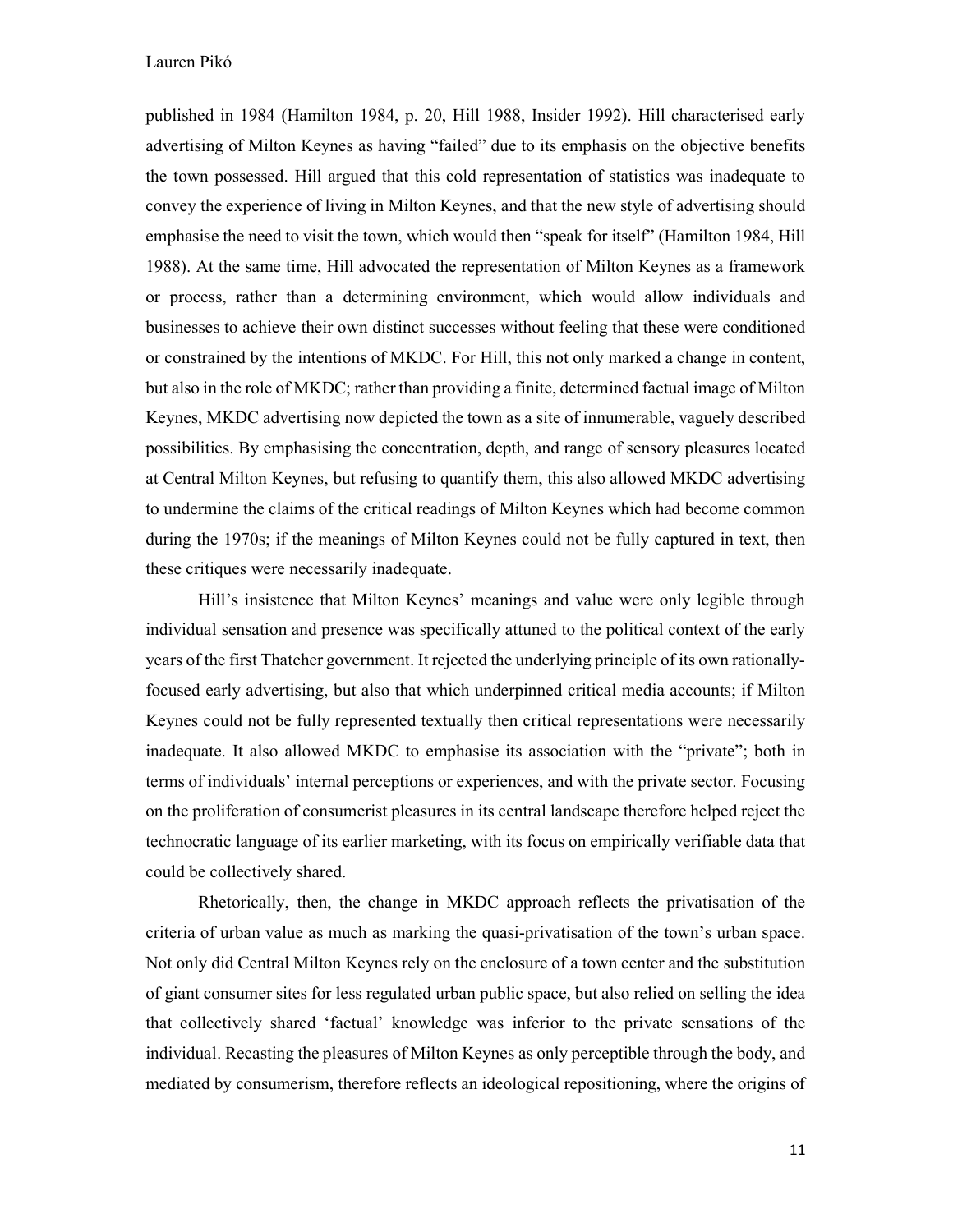urban value are redefined away from verifiable "Facts" of empirically provable technocratic achievement, and towards the individualistic commodification of sensory pleasure.

The marketing of Central Milton Keynes therefore encodes the wider ideological processes through which MKDC were able to reject historic ideals of public space, whether the petit-bourgeois symbolism of the historic market square or even the high street, and instead enclose and privatise the urban commons within a single palatial consumer-capitalist structure. This bold redefinition of the city center as a purely consumptive, leisurized and post-industrial structure necessitated a new representational language which emphasised the bodies of consumers over the rights of citizens, and which a newly individualized focus on private bodily sensation would help facilitate. This allowed the political changes encoded at Central Milton Keynes to be literally sold through advertising like any other product, and to be represented as one which would liberate and democratize through its rejection of a commons citizenship rhetoric in favour of the market. By framing the Shopping Building and The Point as contained precincts of sensory pleasure, private control and consumer transactions were therefore represented as necessary conditions for concentrating sensory choice and heightening freedom.

#### Central Milton Keynes in national media and popular culture

The change in tone in MKDC marketing was not entirely successful, however, in supplanting existing critical responses to the town. Reading across print media and popular cultural representations of Central Milton Keynes from the early to mid 1980s, it can be seen that while the narrative of Milton Keynes as an exceptional sensory landscape was widespread, that opinions regarding the effects of its sensory excess were strongly divided. One of the most outright celebrations of the Shopping Building as a desirable, innovative center of novel sensory experiences appeared in the film clip of Cliff Richard's 1981 single Wired for Sound (Richard 1981a, 1981b). This dynamically shot clip showed Richard roller-skating around the interior of the Shopping Building, wearing a newly-released Walkman, while singing of the virtues of being "wired for sound." Wired for Sound was not only successful in marketing Richard to a new, younger audience, primarily by associating Richard with a more contemporary pop sound, but also through associating Richard with technological novelty and dynamic sensations, from Sony Walkmans to roller skates, and indeed, the novel and innovative surroundings of the Shopping Building. Wired for Sound's narrative of positive sensory excess both resonated with and capitalised on the MKDC narrative of the Shopping Building as a novel and sensorily unique location.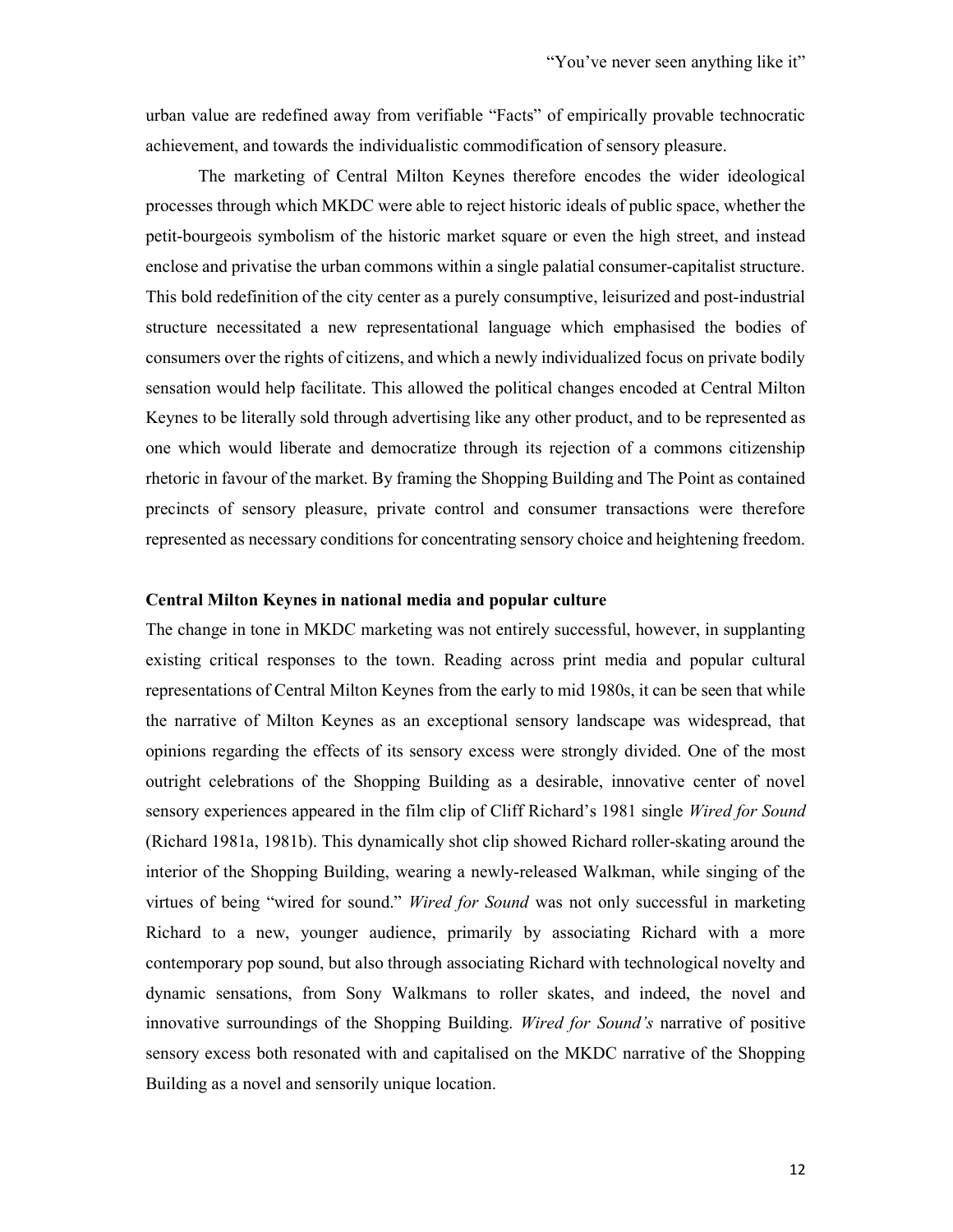Print media coverage of the Shopping Building, and later, of the Point, tended to be less effusive regarding the sensory pleasures of Central Milton Keynes. This ambivalence can be seen most clearly in travelogue-style writing which reviewed the new sites through journalists' personal narratives, several of which formed part of commemorative reenactments of J.B. Priestley's *English Journey*. While some, like Ray Gosling of *The Listener* largely accepted the idea that the Shopping Building provided a beneficial, desirable concentration of new bodily sensations, others remained more sceptical about the effects of this deliberate sensory excess (Gosling 1983, Priestley 1934). One of the more extreme condemnations of sensory overstimulation appeared in novelist Beryl Bainbridge's BBC TV series and book re-enacting Priestley's *English Journey*, which was even subtitled *The Road to Milton Keynes* (Bainbridge) 1984, p. 155-156, Clapson 2004, p. 6-7). This trip culminated in a visit to the Shopping Building, which Bainbridge saw as dehumanising and sensorily dulling its visitors through an oppressive rejection of more "human" scale architecture and design. Rather than ascribing joy and possibility to its sensory overwhelm, Bainbridge expressed "hatred" for Milton Keynes' unabashed rejection of earlier models of urban living (Bainbridge 1984, p. 155-156, Priestley 1934, Clapson 2004, p. 6-7).

The risk of overstimulation became more prominent in media coverage of Central Milton Keynes with the opening of the Point, with particular anxieties around the effect of excessive sensory consumption on young people's bodies. The idea of the multiplex as providing too much sensory input, thereby resulting in a kind of hypnosis, de-sensitisation or affective deadening appeared in a number of initial reviews of The Point, with particular emphasis on the power of many large screens to engender an undesirable level of proprioceptual and visual overwhelm (Guardian 1985, Kretzmer 1985, Freedman 1986, Times 1987). Two early reviews visualised the multiplex as broadcasting ten screens at once to a single audience, as if in a *Clockwork Orange*- style visual barrage; the audience of young people in these depictions sit hypnotised, passively consuming, physically overwhelmed by vision and sound (Freedman 1986, Economist 1986).

Interpreting high levels of sensory input as potentially hypnotic, and thus having a deadening, dulling overall effect on the senses, was central to political critiques of Milton Keynes' administration during this period. These tended to contrast MKDC's rhetoric of sensory pleasure with various realities of residents' suffering and discomfort, including those due to the lack of a local hospital which did not open until 1985 (Guardian 1978, Gibson 1979, Lyte 1986). Alongside this, despite significant growth in retail, managerial and information technology sectors, MKDC's pursuit of private sector investment was not resulting in lower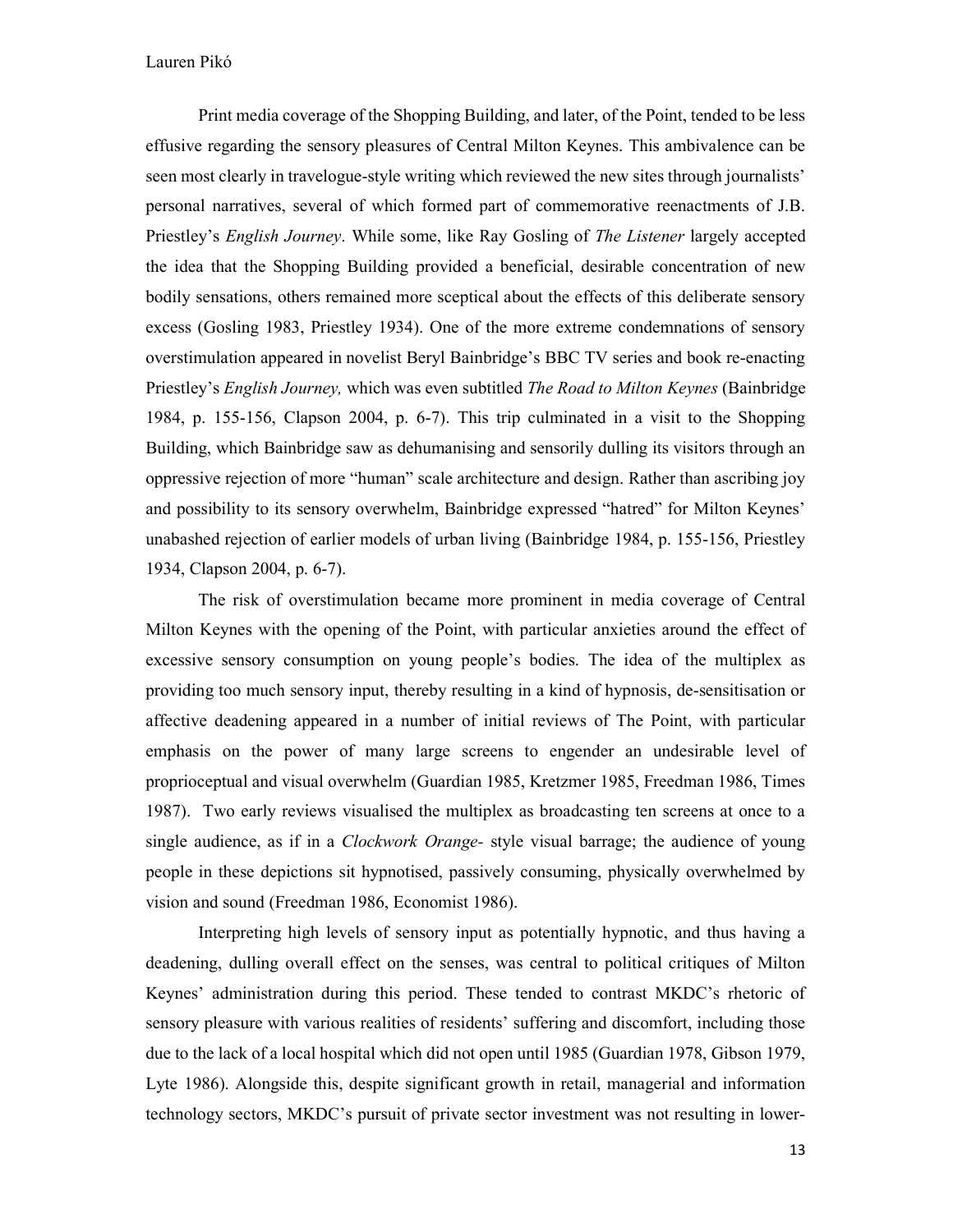skilled job provision, while new-build housing in the town was almost entirely being built by the private sector targeting the town's influx of new middle-class residents. This contrast between lower-income resident experience and the content of MKDC advertising was the subject of a Channel 4 documentary "Bursting the Red Balloon" which explicitly accused current MKDC administration of abandoning the town's founding goals in pursuit of profit (Bursting the Red Balloon 1986). Framing its account through the 'bursting' of advertising myths, this documentary claimed that MKDC advertising was deceptive, emphasising the town's center as a landscape of sensory pleasure while lower-income residents struggled to meet their basic needs.

Still more extreme was The Style Council's 1985 single Come to Milton Keynes, whose lyrics suggested that the consumerist liberation promised by Milton Keynes' advertising was so false and misleading that it would engender suicidal despair (Style Council 1985). Paul Weller would later say that the song was not so much about Milton Keynes specifically, but was rather describing the impact of wider political trends, from specific Thatcherite economic policies of 'rolling back the state' to the encroachment of private sector influence and consumerism over individual's lives (Weller 2013). Despite these claims, the lyrics make specific reference to the failure of advertising to live up to reality, even evoking the content of the Red Balloons advertisement in doing so; the choice of Milton Keynes as a site is interwoven into the song's depiction of isolation and despair.

#### Commodifying sensation and public space

Weller's association of Milton Keynes with the epitome of Thatcherite economic policy was by no means typical of national media representations of Milton Keynes during the mid-1980s. Nonetheless, considering the extremity of the anti-socialist critiques of Milton Keynes published only seven years earlier, it is significant to note the ease with which the town's advertising, with its emphasis on private experience in all forms, could be interpreted as symbolic of Thatcherism more broadly. The radical change in the ascribed ideological causes of these criticisms is profound, and should not be dismissed as automatically deriving from the opening of The Shopping Building and The Point themselves. Rather, this ideological reframing was deliberately and consciously pursued through MKDC marketing campaigns. Selling Milton Keynes' public space as a place of private, even unknowable bodily pleasures, achieved a significant reconfiguration of the town's image in a potentially hostile political climate, at a time when the town's founding political associations had become a liability.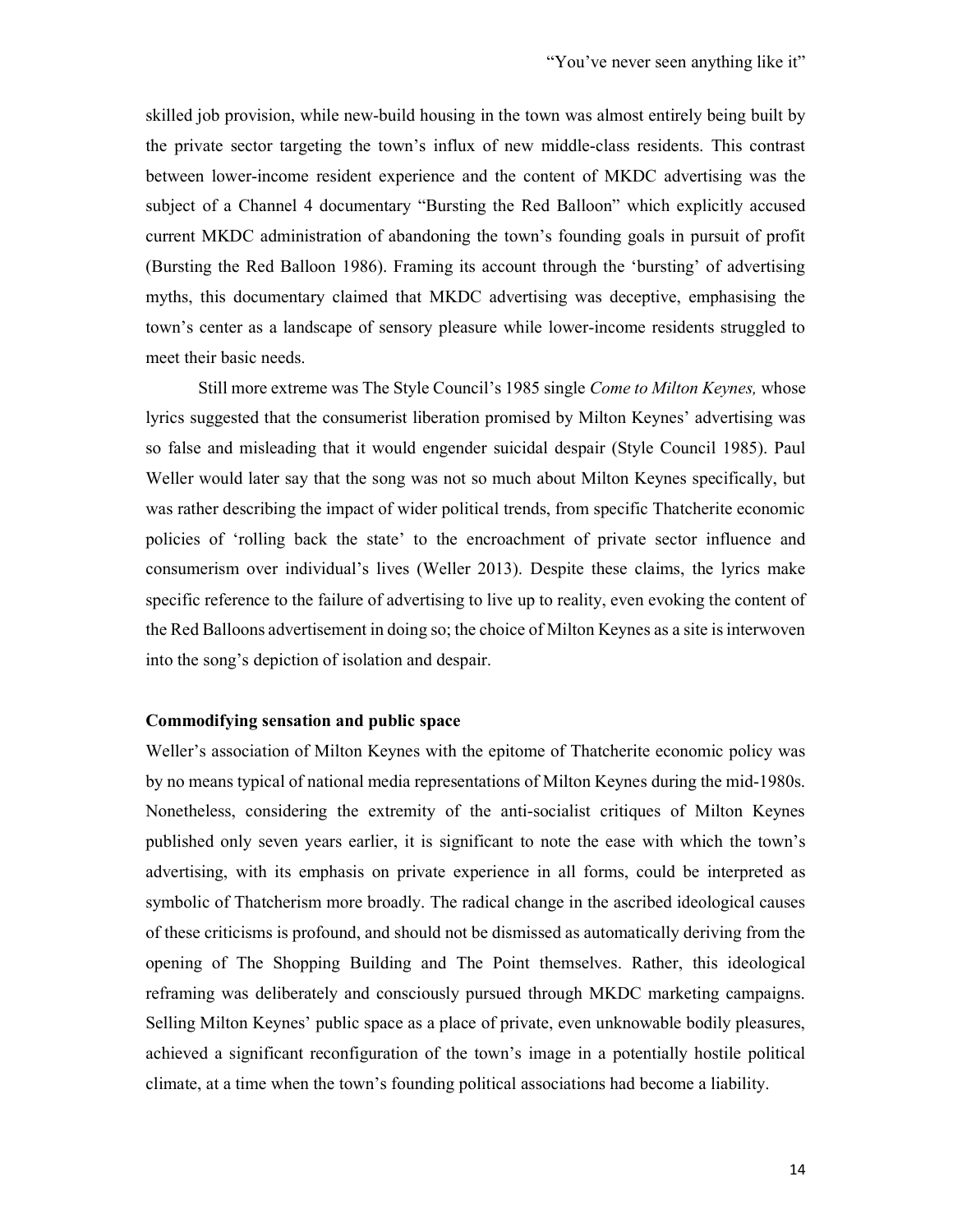Somewhat paradoxically, the town's potential to radically change and reimagine itself had been enshrined in its founding goals, with the ideal of 'flexibility' seen as crucial at every stage in *The Plan for Milton Keynes*. This elastic notion of identity ultimately granted MKDC the flexibility to redefine and radically reimagine the town's meanings away from a collectivist rhetoric and towards individualism as the political climate required. The abstract principle of the sensing, feeling body, as opposed to the rational, empirically verifiable intellect, was more than a marketing trope but was central to this act of political reimagining. Milton Keynes' reconceptualisation of public space as private space was therefore interwoven with a political redefinition of urban value, which derived its authority from the ideal of the citizen's privately sensing and consuming body. Far from being sites without history, then, The Shopping Building and The Point are not only crucial sites of Milton Keynes architectural history, but also have been crucial symbols around which the town's meanings have been negotiated and understood.

## **References**

- AMC, 1985. Press kit: The Point. American Multi Cinema: 1985. BO60:79. Held at Milton Keynes City Discovery Centre Archive, Milton Keynes.
- Bainbridge, B., 1984. English Journey, or, the Road to Milton Keynes. London: British Broadcasting Corporation.
- Baws, M., 1976. Milton Keynes' commercial beacon. Guardian, 30 December, p. 11.
- BBC.co.uk, 2010. Milton Keynes Shopping Building now listed building. BBC News Online. 16 July.

Available from:

http://news.bbc.co.uk/local/threecounties/hi/bbc\_local\_home/newsid\_8829000/88297 19.stm

BBC.co.uk, 2015. Milton Keynes The Point multiplex cinema shows last movie. BBC News Online. 26 February.

Available from:

http://www.bbc.com/news/uk-england-beds-bucks-herts-31653145

- Bendixson, T. and Platt, J., 1992. Milton Keynes, Image and Reality. Cambridge: Granta.
- Bingham, J., 2010. Milton Keynes centre may become architectural 'treasure'. Daily Telegraph, 17 July.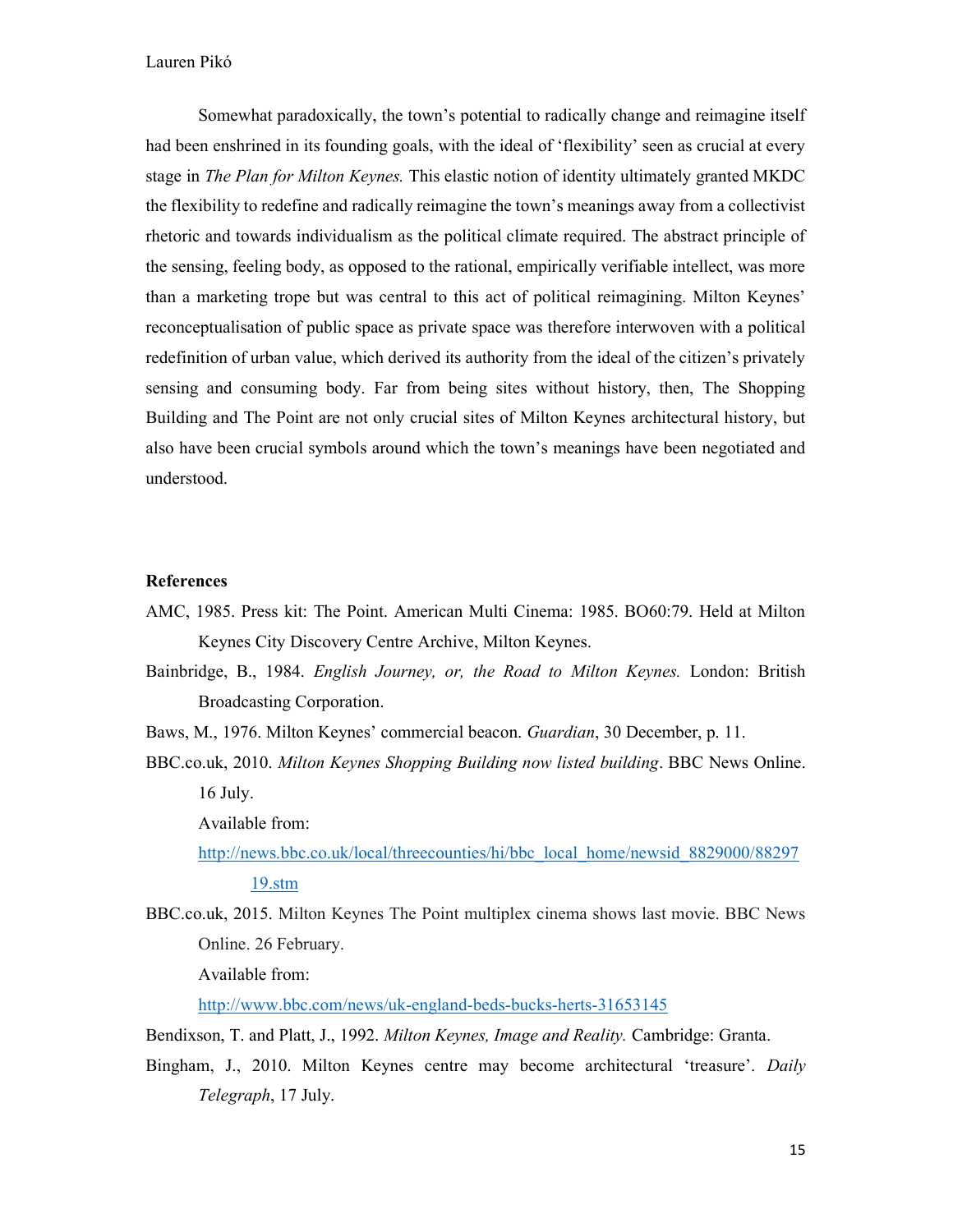Available from:

http://www.telegraph.co.uk/news/newstopics/howaboutthat/3331284/Milton-Keynes centre-may-become-architectural-treasure.html

Booker, C., 1978. Urban Rides – 2. Spectator, May 12, p. 12.

Booth, S., 1976. An image tarnished: the new towns now. New Society. 14 October, p. 67-69.

Burk, K. and Cairncross, A.K., 1992. Goodbye, Great Britain: the 1976 IMF crisis. Yale University Press: New Haven.

Bursting the Red Balloon, 1986. Diverse Productions. TV, Channel 4. Oct 8.

Clift, B. and Tomlinson, J., 2012. When Rules Started to Rule: The IMF, Neo-Liberal Economic Ideas and Economic Policy Change in Britain. Review of International Political Economy, 19 (3), 477-500.

Clapson, M., 1998. Invincible Green Suburbs, Brave New Towns: Social Change and Urban Dispersal in Post-War England. New York: Manchester University Press.

- Clapson, M., 2004. A Social History of Milton Keynes: Middle England/Edge City. London: Frank Cass.
- Clapson, M., 2012. Anglo-American Crossroads: Urban Planning and Research in Britain, 1940-2010. London: Bloomsbury.
- Clapson, M., 2014. Introduction. In: The Plan for Milton Keynes. Abingdon: Routledge.
- Daily Express, 1979. A word of advice to people who don't live on this map. Daily Express, 26 September, p. 16.
- Daily Mail, 1978. Whale of an idea from the concrete cow men. Daily Mail, 17 November, p. 3.
- Daily Mail, 1978b. Boom, boom-it's only Toad getting out of a hole, children. Daily Mail, 18 November, p. 6-7.
- Daily Mail, 1979. A word of advice to people who don't live on this map. *Daily Mail*, 28 September, p. 35.
- Daily Mail, 2010. Milton Keynes shopping centre controversially given Grade II heritage status. Daily Mail, 17 July. Available from: http://www.dailymail.co.uk/news/article-1295356/Milton-Keynes-shopping-centre-

controversially-given-Grade-II-heritage-status.html

Daily Mirror, 1978. £20,000 Up the Spout. Daily Mirror, 17 November 1978, p. 3.

Daily Star, 1979. Mob fury as Maggie hits out at strikes. *Daily Star*, 26 September, p. 5.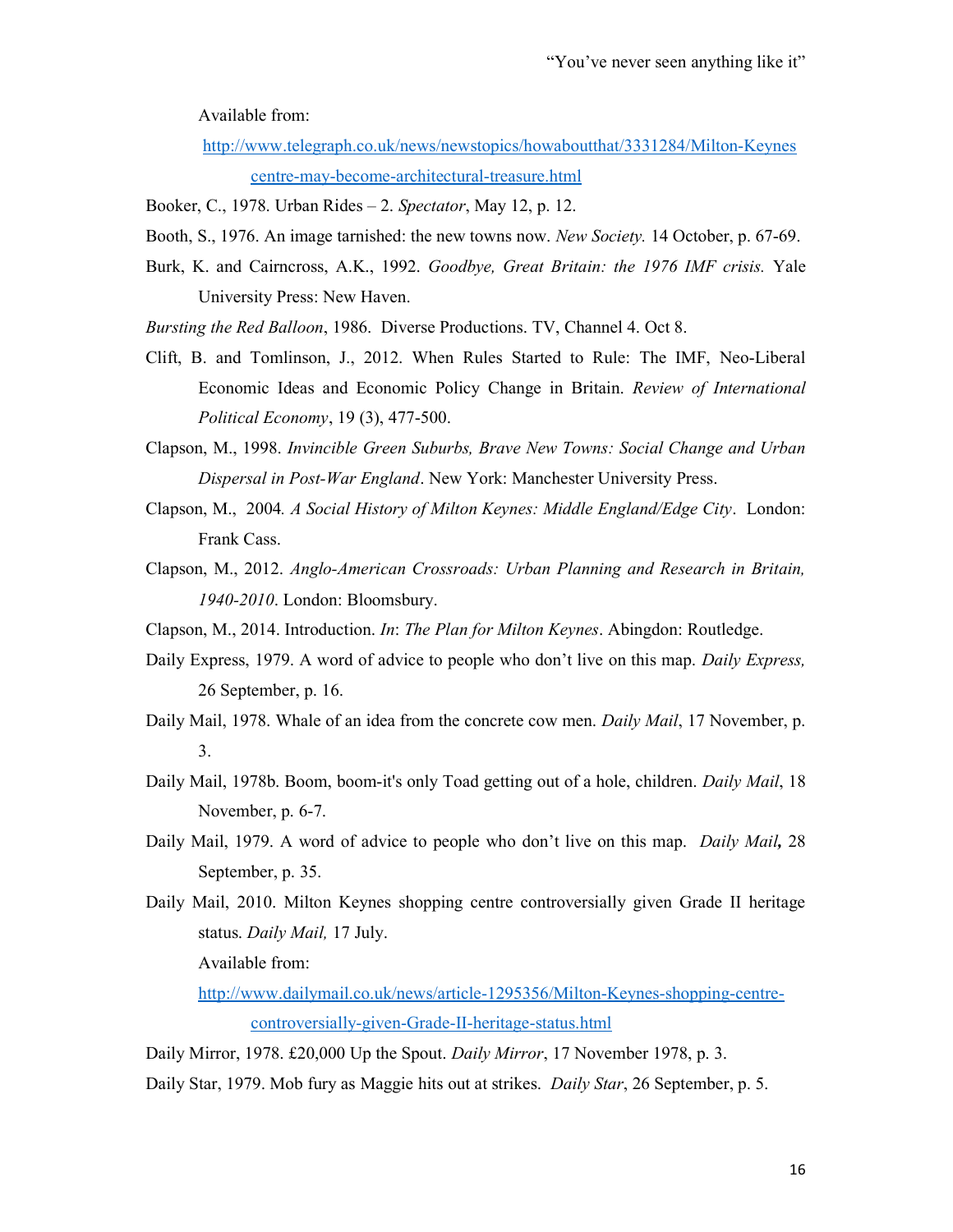- Degen, M., 2008. Experiencing Visualities in Designed Urban Environments, Learning from Milton Keynes. Environment and Planning, 40, 1901-1920.
- Degen, M. and B. Basdas, 2010. Bodies and Everyday Practices in Designed Urban Environments. Science Studies, 23 (2), 60-76.
- Degen, M. and G. Rose, 2012. The Sensory Experiencing of Urban Design, The Role of Walking and Perceptual Memory. Urban Studies 49 (15), 3271-3287.
- Economist, 1982a. Milton Keynes. Economist, 17 April, p. 2.
- Economist, 1982b. Milton Keynes. Economist, 8 May, p. 2.
- Economist, 1982c. Milton Keynes. Economist, 5 June, p. 2.
- Economist, 1986. The big screens make a comeback. Economist, 25 October, p. 34.
- Evening Standard, 1976. The Facts. Evening Standard, 25 June, p. 20.
- Financial Times, 1972. That's no way to build a new city. Financial Times, 15 November, p. 35.
- Financial Times, 1981a. There's an Air of Confidence about the Place. Financial Times, 10 June, p. 13; 9 July, p. 13; 30 September, p. 13.
- Financial Times, 1981b. I Think More Businessmen Should Just Come and See for Themselves. Financial Times, 18 June, p. 1.
- Finnegan, R. 1998. Tales of the City: A Study of Narrative and Urban Life. Cambridge; New York: Cambridge University Press.
- Freedman, P., 1986. Citizen Keynes' finger-lickin', Coke-swiggin', eye-poppin' day at the movies. *The Guardian*, 18 August, p. 11.
- Gibson, R., 1979. Don't fall ill in this brave new world. Daily Star, 25 September.
- Glendinning, M. and Muthesius, S., 1994. Tower Block: Modern Public Housing in England, Scotland, Wales, and Northern Ireland. New Haven: Yale University Press.
- Gosling, R., 1983. Not exactly in Priestley's footsteps. *Listener*, 30 October, p. 11.
- Guardian, 1976. The Facts. Guardian, 5 June, p. 5.
- Guardian, 1978. Build our hospital or else... Guardian, 8 July, p. 3.
- Guardian, 1985. Space age cinema with the strength of 10. Guardian, 12 April, p. 6.
- Hall, P., 2014. Cities of Tomorrow: An Intellectual History of Urban Planning and Design since 1880. 4th ed. Chichester: Wiley.
- Hall, S., 1979. The Great Moving Right Show. Marxism Today, January 1979, p. 14-20.
- Hamilton, A., 1984. The joke that the big firms come to enjoy. Times, 29 October, p. 20.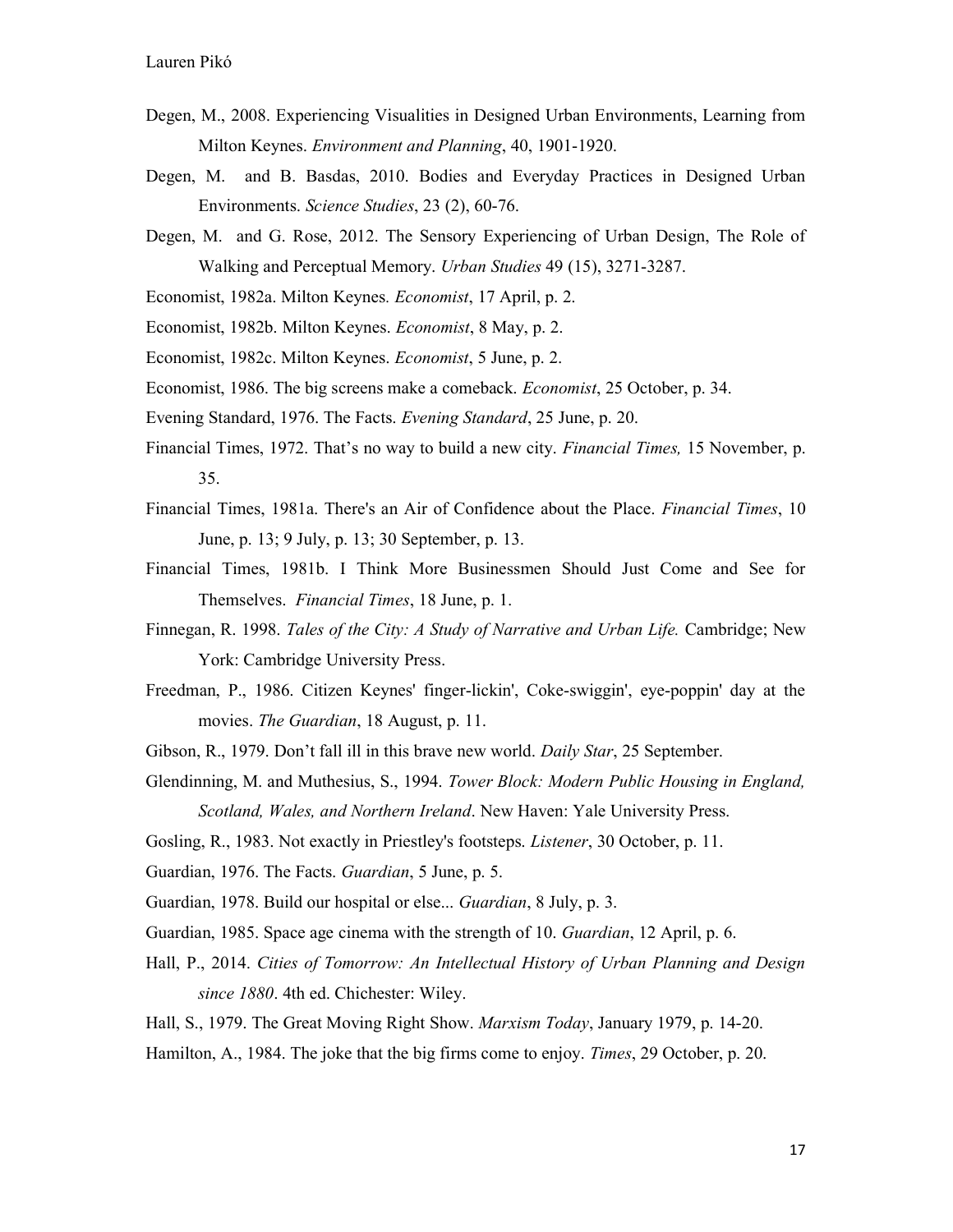- Hanson, S., 2013. A 'Glittering Landmark for a 21st Century Entertainment Centre', The History of the Point Multiplex Cinema in Milton Keynes. Historical Journal of Film, Radio and Television, 33 (2), 270-88.
- Hay, C., 1996. Narrating Crisis: The Discursive Construction of the 'Winter of Discontent'. Sociology, 30 (2), 253-77.
- Hay, C., 2010. Chronicles of a Death Foretold: The Winter of Discontent and Construction of the Crisis of British Keynesianism. Parliamentary Affairs, 63 (3), 446-70.
- Hill, B., 1988. Marketing and Selling Milton Keynes. In: Town and Country Planning Association, Economic Development, The Milton Keynes Experience. 1988.
- Historic England, 2010. List Entry Summary: Shopping Building. 16 July. Available from: https://historicengland.org.uk/listing/the-list/list-entry/1393882
- Historic England, 2013. List Entry Summary: The Point entertainment complex. 20 March. Available from: https://historicengland.org.uk/listing/the-list/list-entry/1414420
- Hubbard, P., 2003a. Fear and Loathing at the Multiplex: Everyday Anxiety in the Post-Industrial City. Capital & Class, 27 (80), 51-75.
- Hubbard, P., 2003b. A Good Night Out? Multiplex Cinemas as Sites of Embodied Leisure. Leisure Studies, 22 (3), 255-72.
- Insider, 1992. Milton Who? Well now just about everyone knows about MK. Insider, 26 March, p. 4-5.
- Jewell, N., 2001. The Fall and Rise of the British Mall. The Journal of Architecture, 6 (4), 317-78.
- Kretzmer, H., 1985. Super kids, dunno about the language. *Daily Mail*, 11 October, p. 27.
- Lewis, J., 1977. 'Shore's pledge on new towns'. The Guardian, 19 March, p. 5B.
- Lyte, C., 1986. Milton Keynes: The home of broken dreams. Daily Mirror, 5 June, p. 6.
- Milton Keynes Citizen, 2014. MK could soon become Point-less. 25 February.

Available from:

http://www.miltonkeynes.co.uk/news/local/mk-could-soon-become-point-less-1- 5900402

- MKDC, 1970. The Plan for Milton Keynes. Bletchley: Milton Keynes Development Corporation.
- MKDC, 1972. Milton Keynes: A New City Comes to Life. Milton Keynes: Milton Keynes Development Corporation.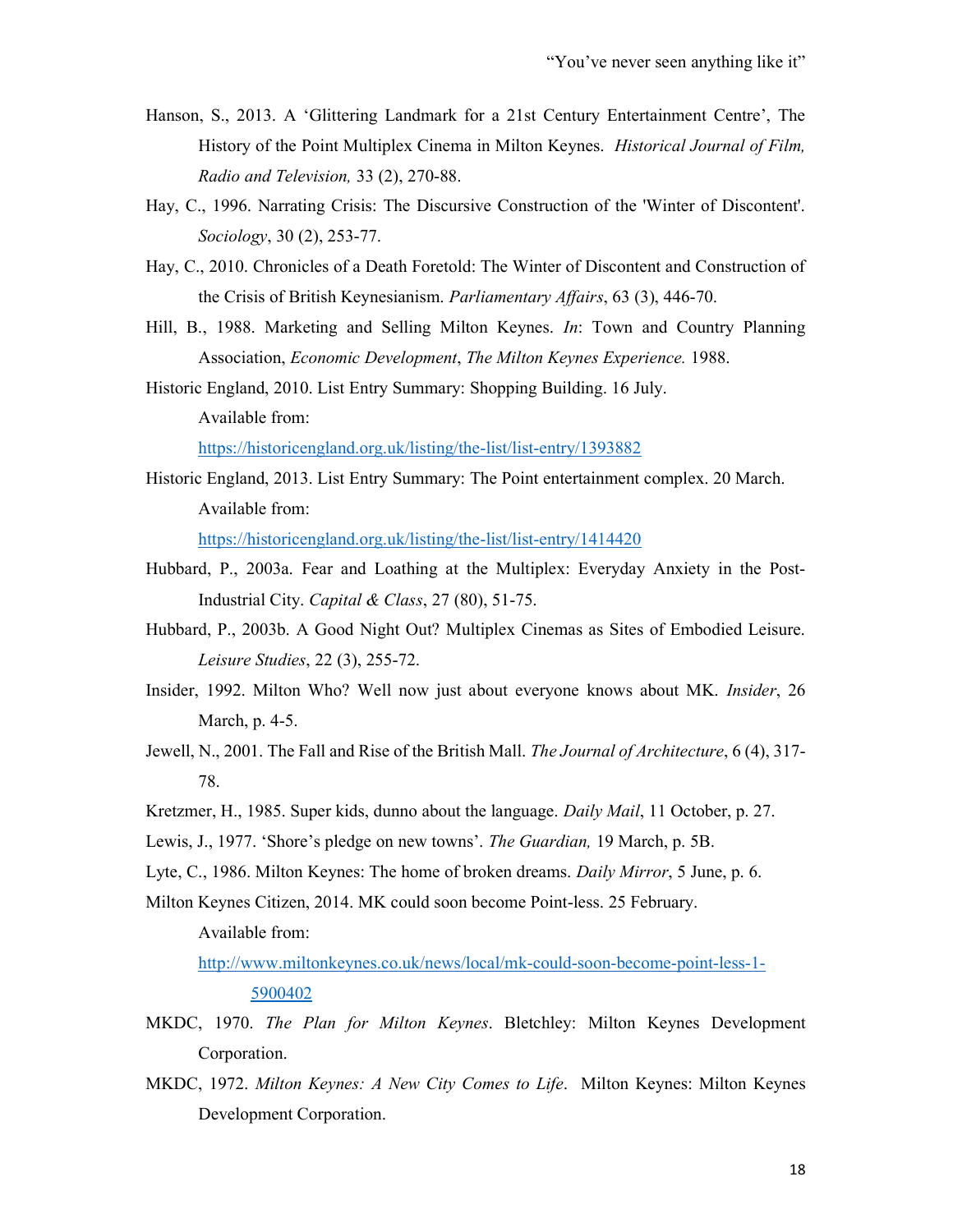- MKDC, 1979. Poster series: "Christmas shopping as it should be", "Only another 26 rainy crowded frustrating exhausting shopping days to Christmas" "Unless You're One of the Lucky Ones", "How soon before you are shopping at Central Milton Keynes?", and "The End". 1979. Held at Milton Keynes City Discovery Centre Archive, Milton Keynes.
- MKDC, 1985. All About Milton Keynes. Milton Keynes: Milton Keynes Development Corporation.
- MKDC, 1988. Milton Keynes. Milton Keynes: Milton Keynes Development Corporation.
- MKDC, 1990. Milton Keynes. Milton Keynes: Milton Keynes Development Corporation.
- Moran, J., 2007. 'Subtopias of Good Intentions': Everyday Landscapes in Postwar Britain. Cultural and Social History, 4 (3), 401-21.
- Phillips, M., 2010. From the Waste Land to Past-Present Fuchsia: The Re-Development of the Broadmead Shopping Centre. Culture & Organization, 16 (3), 259-82.
- Pikó, L., 2015. Milton Keynes and the Liquid Landscape, 1967-1978. *Landscape Review*, 16 (1), 36-45.
- Priestley, J.B., 1934. English Journey. London: William Heinemann, Victor Gollancz.
- Richard, C., 1981. Wired for Sound [sound recording.] EMI: 5221. Side A.

Richard, C., 1981b. Wired for Sound – Official Video. 2010.

Available from:

https://www.youtube.com/watch?v=sn9mLnKmPco. [Accessed 28 March 2016.]

- Rodaway, P., 1994. Sensuous Geographies: Body, Sense, and Place. London: Routledge.
- Seabrook, J., 1978. What Went Wrong? Working People and the Ideals of the Labour Movement. London: V. Gollancz.
- Ryan, J., 1978. Now pull the udder one! Daily Mail, 31 August, p. 16-17.
- Smith, M., 2007. Sensing the Past: Seeing, Hearing, Smelling, Tasting, and Touching in History. Berkeley: University of California Press.
- Style Council, 1985. Come to Milton Keynes. Polydor: TSC 10.
- Sunday Times, 1978a. Milton Keynes. Sunday Times, 5 March, p. 54[S]-55[S].
- Sunday Times, 1978b. Milton Keynes. Sunday Times, 12 November, p. 14[S].
- Times, 1973. Would your voice be heard against it? Times, 17 May, p. 3.
- Times, 1987. Delights on the Doorstep. Times, 16 November, p. 33.
- Tracy, H., 1978. The swinging pendulum. Daily Telegraph, 2 September, p. 8.
- Turner, L., 2010. Milton Keynes mall is listed. *Independent*, 17 July.

Available from: